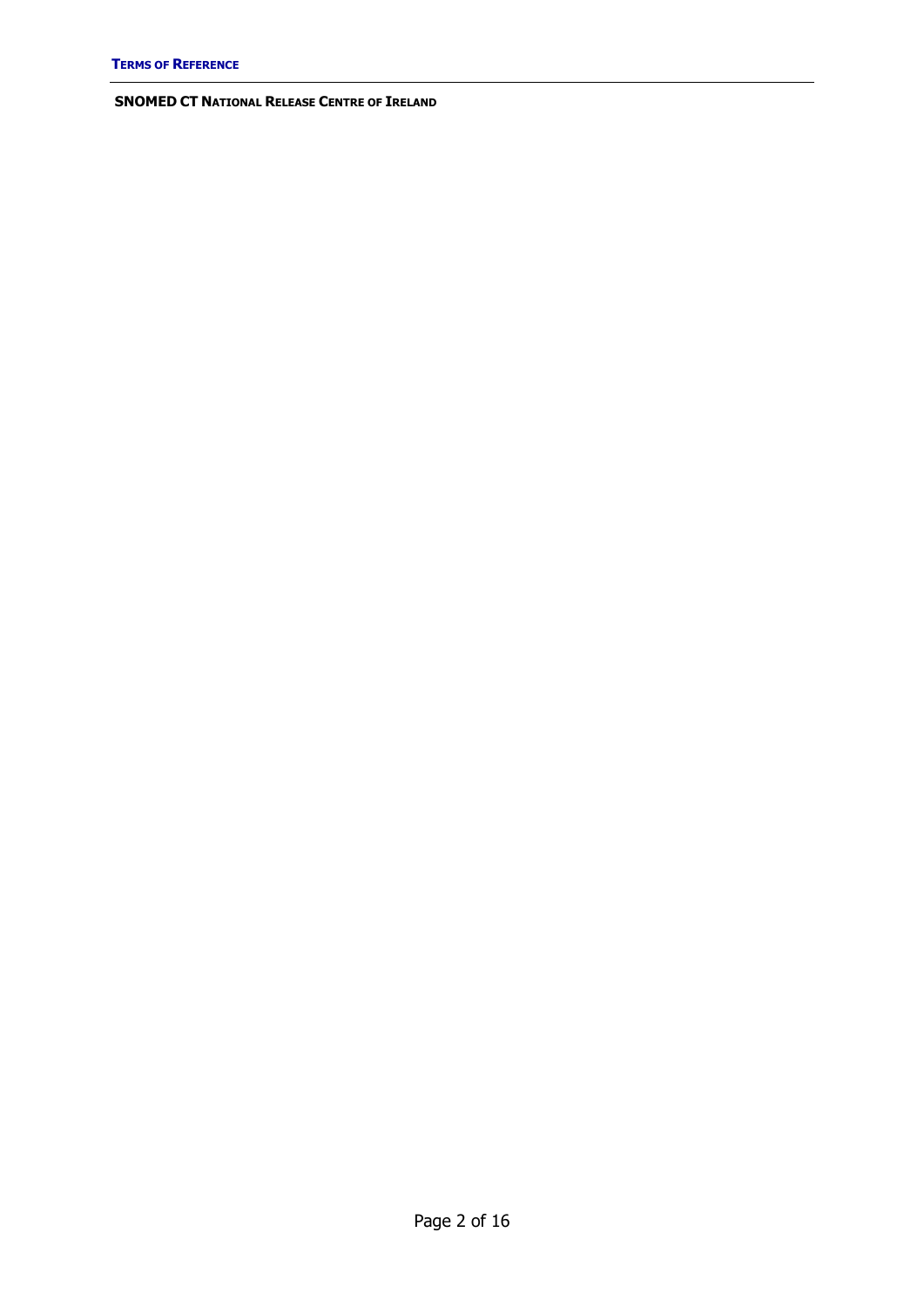# <span id="page-2-0"></span>Document Management

#### **Document Control**

The controlled copy of this document is maintained by the SNOMED CT National Release Centre of Ireland. Any copies of this document held outside of that are, in whatever format (that is, email, paper, or other) considered to have passed out of control and should be checked for currency and validity.

### **Revision history**

The following changes have been added to the document on the dates listed:

| <b>Version</b> | <b>NDate</b> | <b>Summary of changes</b>          |
|----------------|--------------|------------------------------------|
| 0.1            | 10/08/2017   | Update following Governace Meeting |

### **Glossary of terms and abbreviations**

The following terms and abbreviations are used throughout this document:

| Term       | What it stands for      |
|------------|-------------------------|
| <b>NRC</b> | National Release Centre |
| <b>TOR</b> | Terms of reference      |

### **Contact Information**

This document is produced by:

| <b>Address</b>   | IT Dept, High Street House, Wilton, Cork     |  |
|------------------|----------------------------------------------|--|
| <b>Telephone</b> | 021 4928005/ 0870512546                      |  |
| <b>Email</b>     | Theresa.barry@hse.ie                         |  |
| <b>Website</b>   | http://www.ehealthireland.ie/search?q=snomed |  |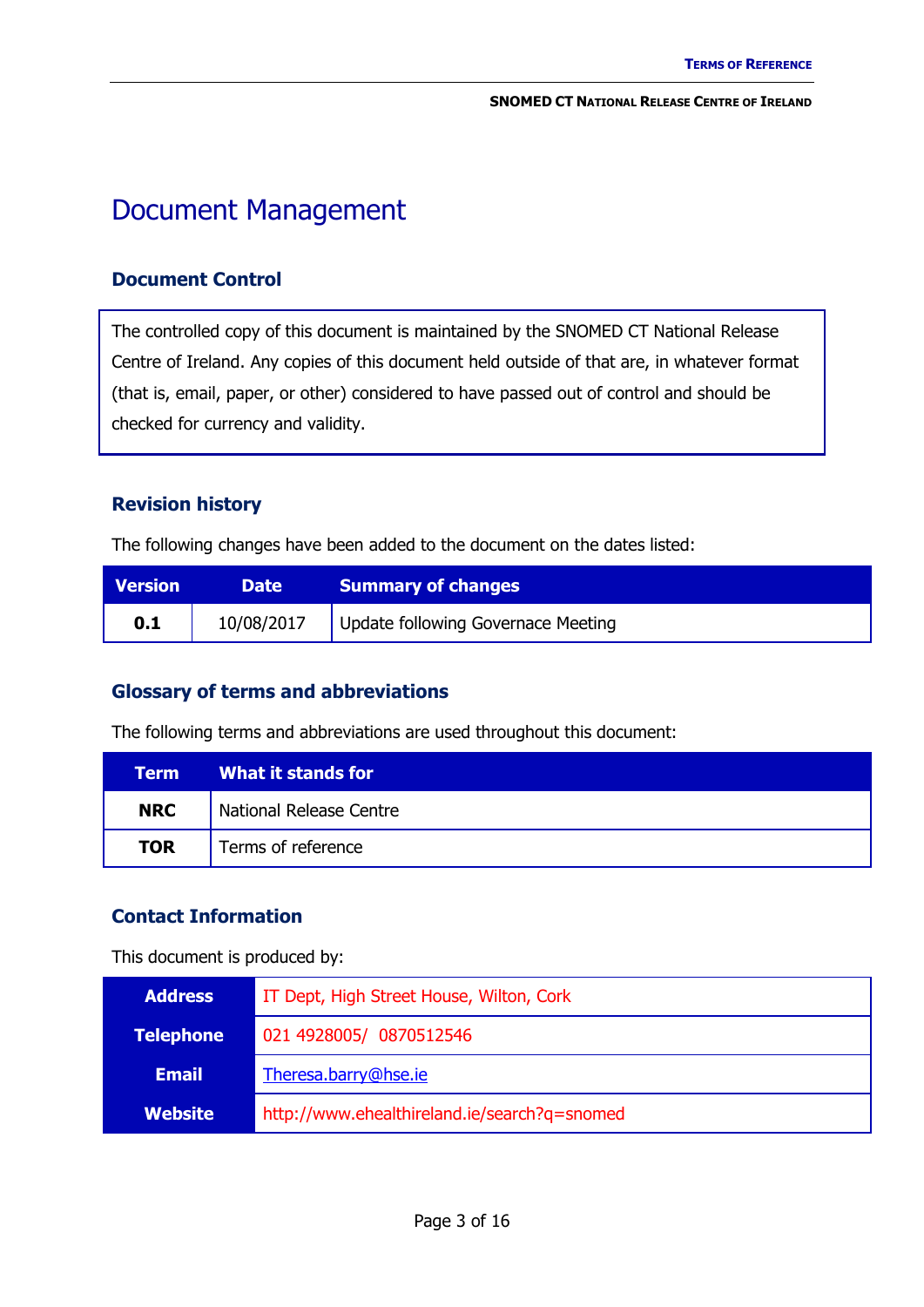# **Contents**

| 1                       |  |  |  |  |
|-------------------------|--|--|--|--|
| $\overline{\mathbf{2}}$ |  |  |  |  |
| 3                       |  |  |  |  |
| 4                       |  |  |  |  |
| 5                       |  |  |  |  |
| 5.1                     |  |  |  |  |
| 5.2                     |  |  |  |  |
| 5.3                     |  |  |  |  |
| 5.4                     |  |  |  |  |
| 5.5                     |  |  |  |  |
| 5.6                     |  |  |  |  |
| 5.7                     |  |  |  |  |
| 5.8                     |  |  |  |  |
| 5.9                     |  |  |  |  |
| 5.10                    |  |  |  |  |
| 6                       |  |  |  |  |
|                         |  |  |  |  |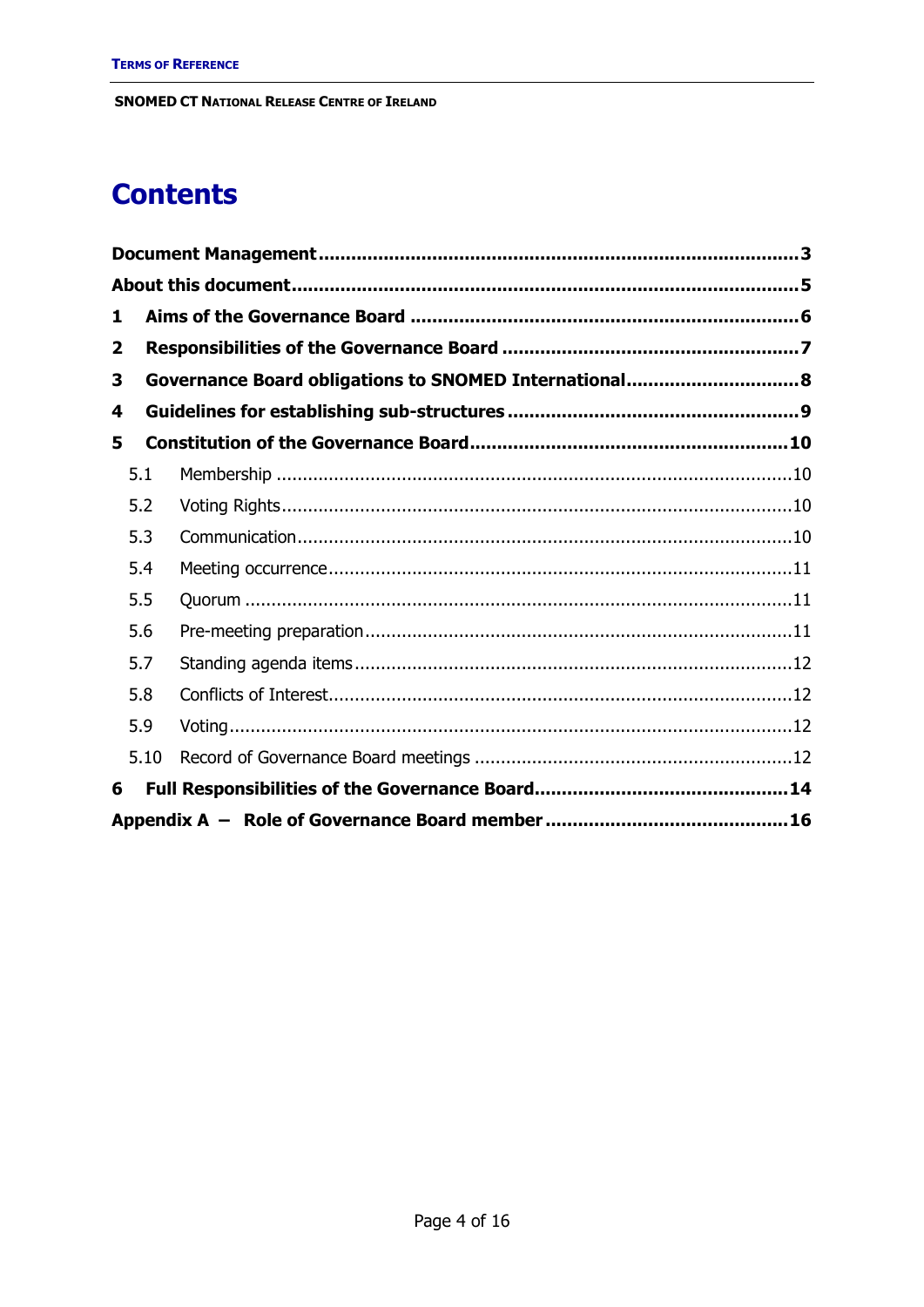## <span id="page-4-0"></span>About this document

**Note.** This document has been adapted from the Terms of Reference, Constitution and Operation of the Governance Board of the United Kingdom Terminology Centre (UKTC).

#### **Purpose**

This document outlines the terms of reference, constitution and operation of the Governance Board of the SNOMED Clinical Terms (SNOMED CT) National Release Centre of Ireland.

#### **Audience**

All those with an interest in the governance and management of the SNOMED CT National Release Centre of Ireland and of SNOMED CT products and services in Ireland.

### **Background**

The SNOMED CT National Release Centre of Ireland has been set up to meet Ireland's responsibilities to administer the national license for SNOMED CT, as outlined by the International Health Terminology Standards Development Organisation (IHTSDO), which trades as SNOMED International. These responsibilities include:

- **•** Manage the licensing and distribution of the SNOMED CT International Edition in the Ireland
- **Manage the relationship with SNOMED International and other member countries.**
- **Support the development, implementation, and use and maintenance of SNOMED CT** products and services within Irish health and social care.

#### **Scope**

This document is intended to describe the role, constitution and operation of the Governance Board of the SNOMED CT National Release Centre of Ireland. It does not cover the resourcing or financing of the centre.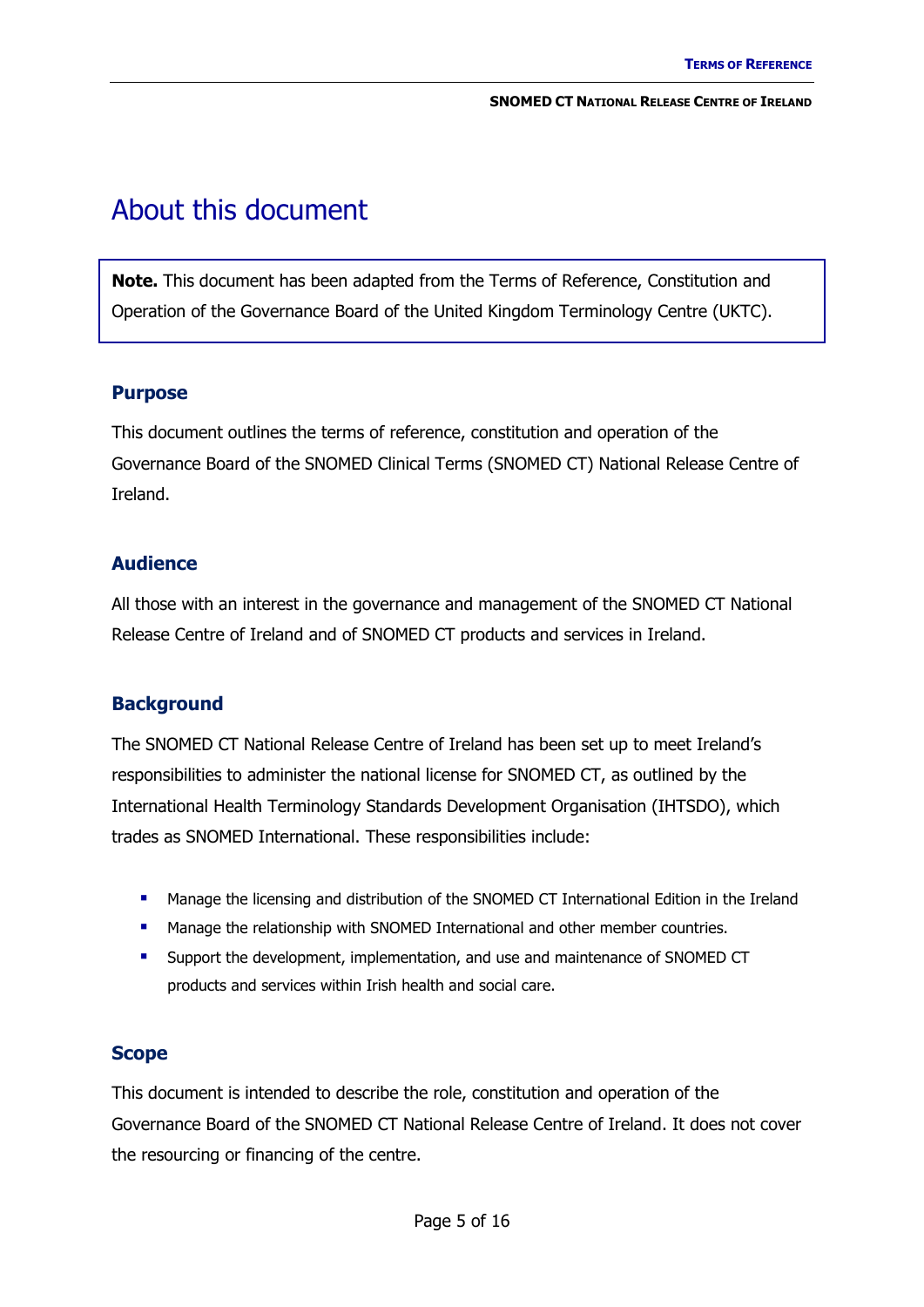## <span id="page-5-0"></span>**1 Aims of the Governance Board**

The Governance Board of the SNOMED CT National Release Centre of Ireland is responsible for providing strategic oversight to the SNOMED CT National Release Centre of Ireland:

- **a** agreeing and defining the strategy and annual work plans, and verifying performance against these,
- **a** advising it on maintaining its products and services to meet national and international commitments, and
- **E** supporting the Irish responsibilities and obligations to SNOMED International.

The Governance Board is expected to maintain and operate within its terms of reference.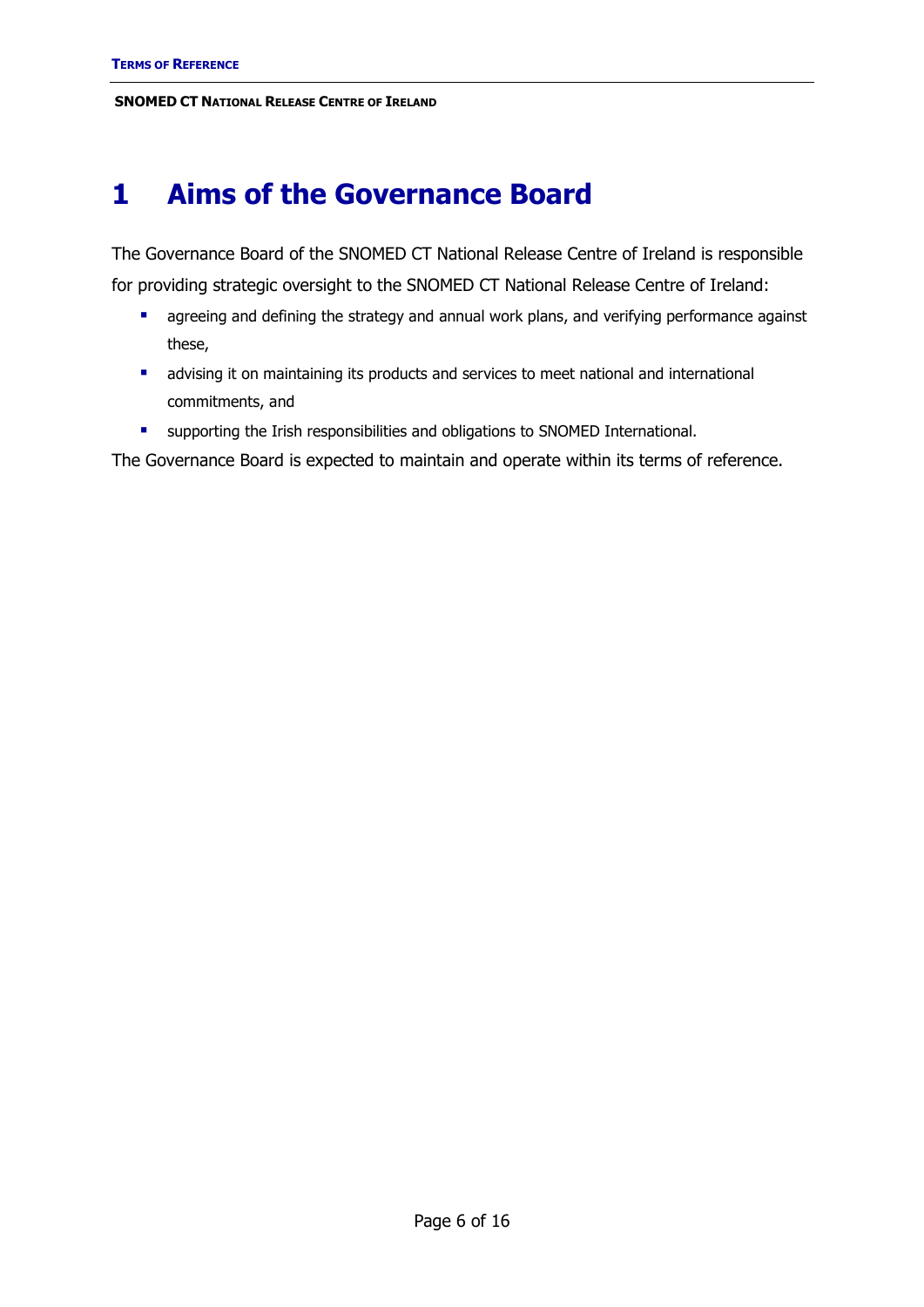# <span id="page-6-0"></span>**2 Responsibilities of the Governance Board**

The Governance Board will undertake the following activities:

- **Provide strategic advice and guidance to the SNOMED CT National Release Centre of Ireland.**
- **Ensure business planning of SNOMED CT National Release Centre of Ireland.**
- **Ensure that the performance of the SNOMED CT National Release Centre of Ireland is** reported against the agreed business plan.
- **Approve appropriate policies for the SNOMED CT National Release Centre of Ireland.**
- **Ensure that risks are identified and mitigitations are put in place.**
- **Provide strategic advice and guidance on the scope of the products and services of the** SNOMED CT National Release Centre of Ireland.
- **Review the terms of reference of the Governance Board after one year.**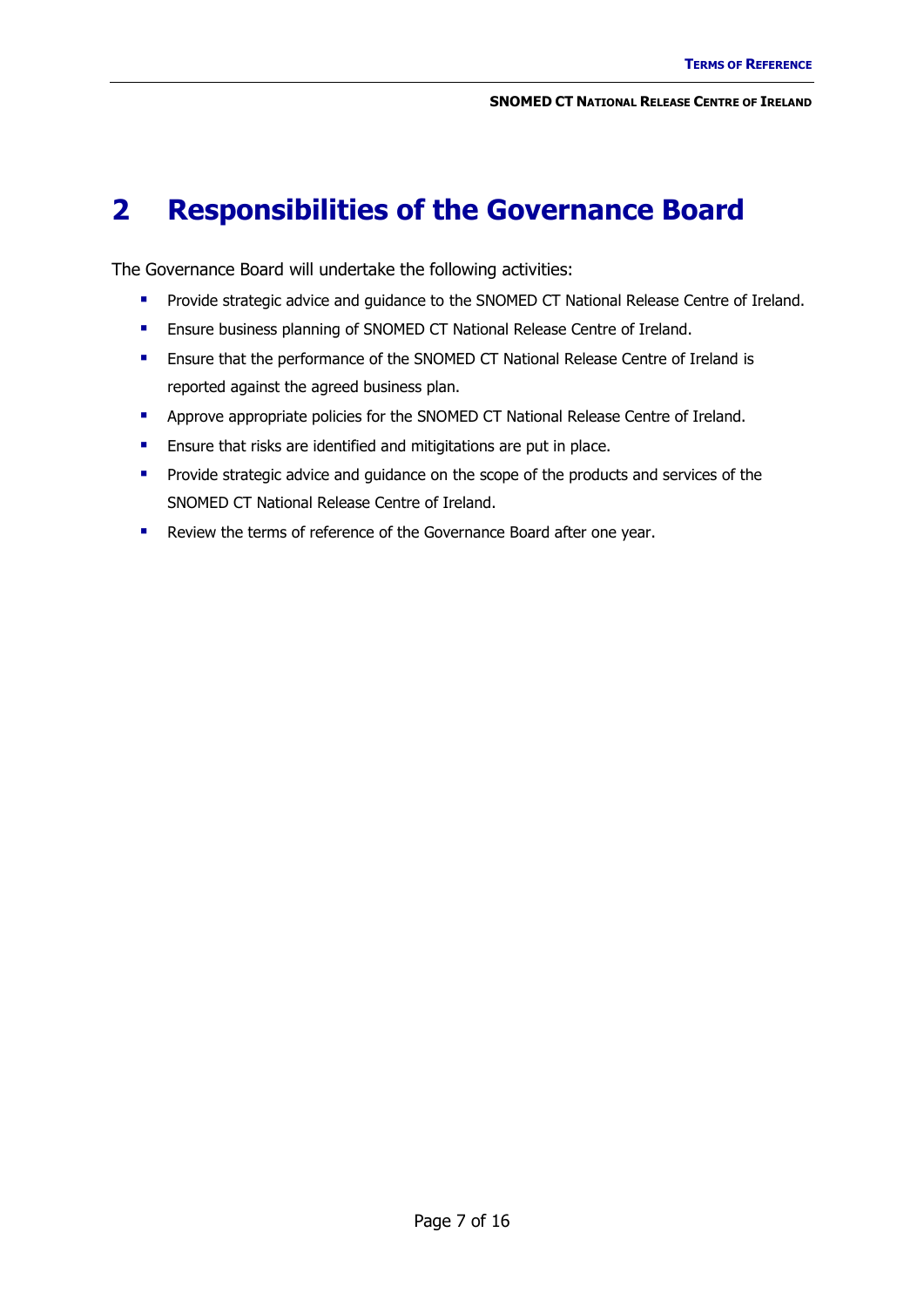# <span id="page-7-0"></span>**3 Governance Board obligations to SNOMED International**

The Governance Board will provide advice and guidance on the SNOMED CT National Release Centre of Ireland engagement with international groups and governance bodies. This section describes the obligations that the Governance Board of the SNOMED CT National Release Centre of Ireland has to SNOMED International. :

- Seek to ensure effective Irish contribution to the strategic direction of the SNOMED International by confirming nominations to SNOMED International governance structures, including standing committees and the management board.
- **Ensure effective Irish engagement at strategic and operational level by confirming** representation to the SNOMED International General Assembly (GA) and Member Forum (MF) including the provision of alternates.
- **Provide advice and quidance to support the Irish delegates to the SNOMED International** General Assembly and Member Forum.
- Provide advice and guidance for the General Assembly delegates on the selection of the Irishnominated representatives to the SNOMED INTERNATIONAL Standing Committess.
- **Ensure conformance with all the regulations of the SNOMED International as expressed in** the Articles of Association and other relevant SNOMED International policies and procedures.
- **Approve Irish contribution to the SNOMED International annual report.**
- Provide advice and guidance on policies and procedures for the management of Irish representation and participation in those bodies outlined above and in terms of any working group activity.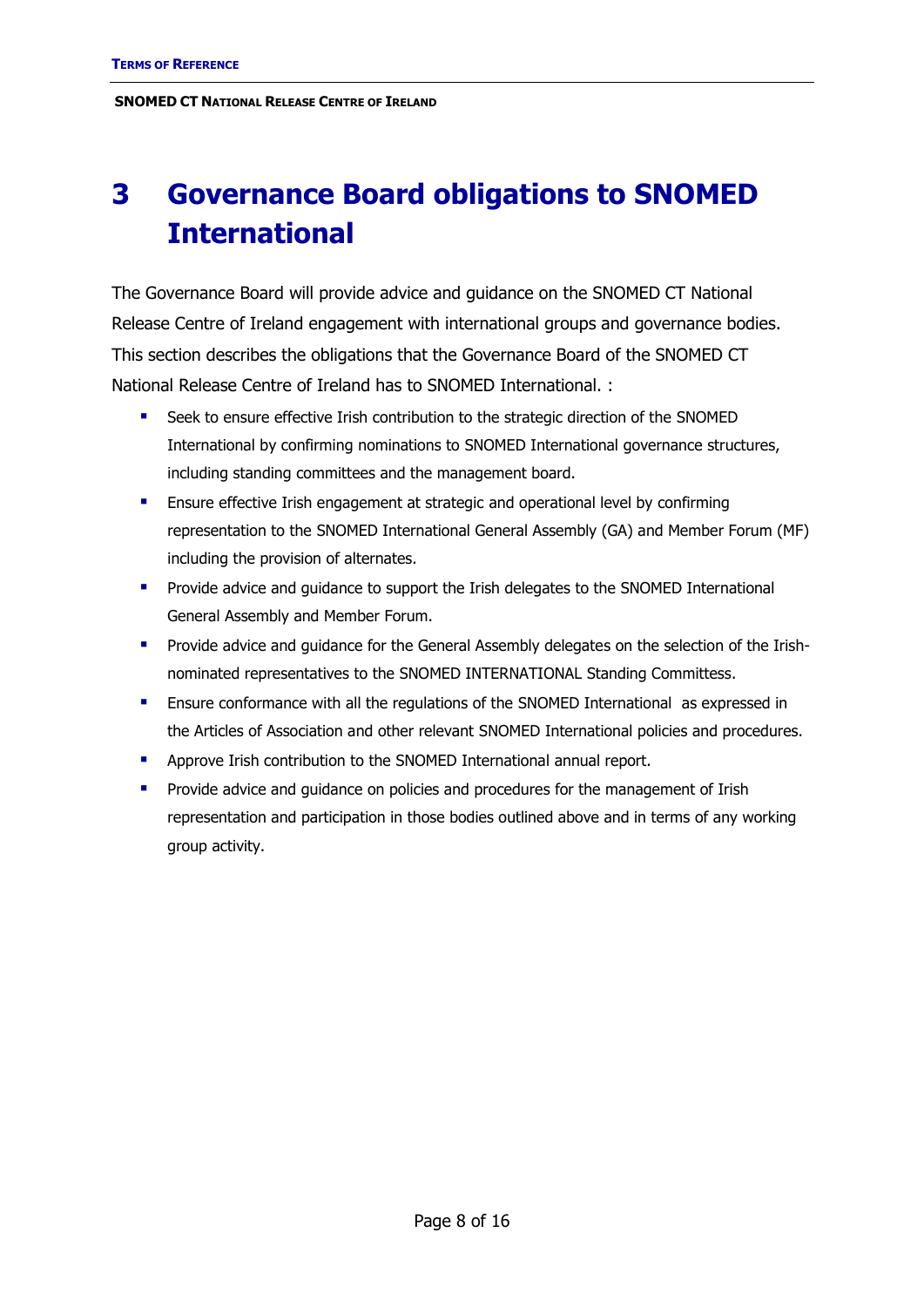### <span id="page-8-0"></span>**4 Guidelines for establishing sub-structures**

The Governance Board may also set up sub-structures to support its work within these guidelines:

- **•** Determine the scope, term, and responsibilities of any sub-groups to support its responsibilities.
- Agree terms of reference and appoint members of such groups.
- Receive reports and assure deliverables.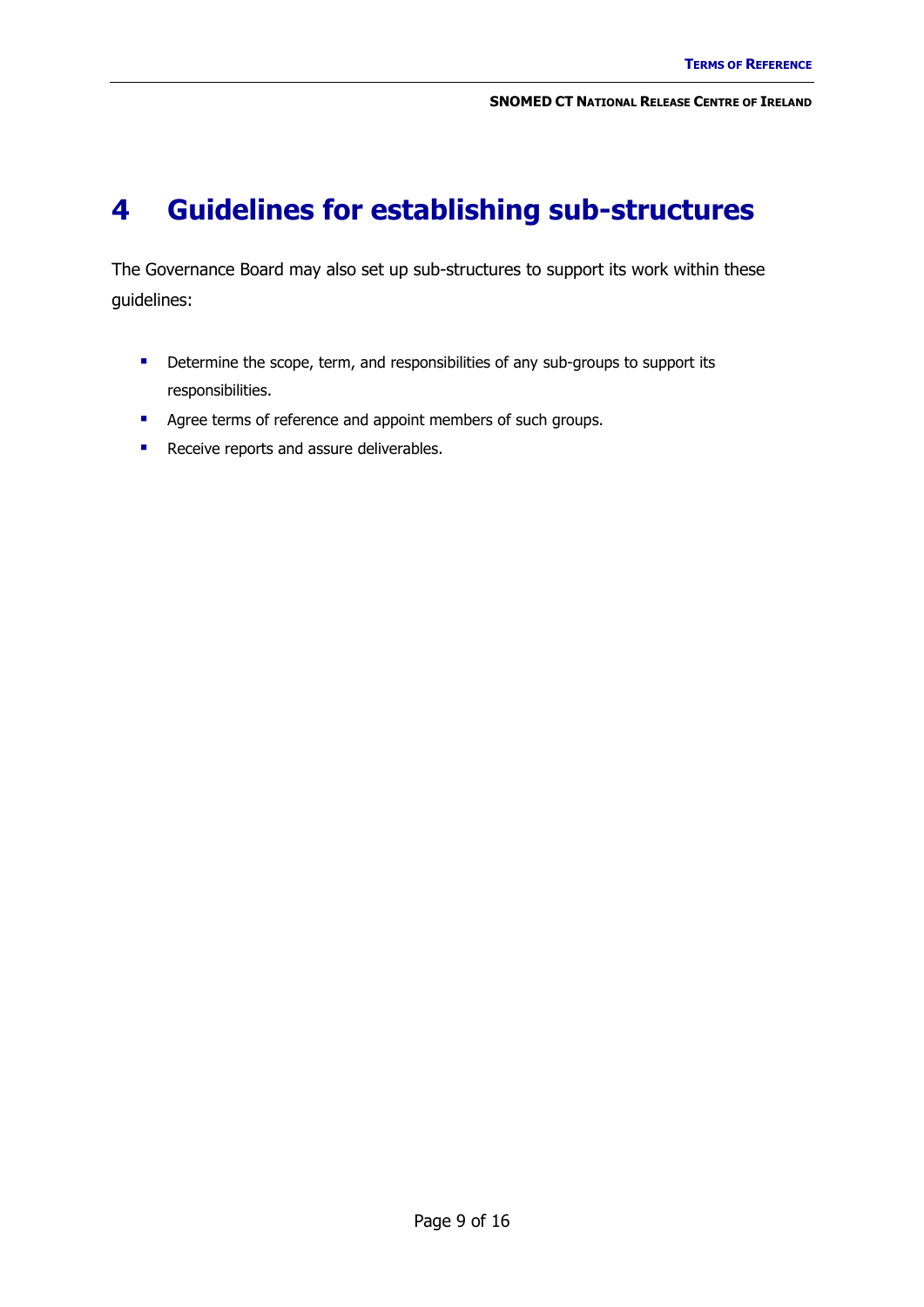### <span id="page-9-0"></span>**5 Constitution of the Governance Board**

This section describes the constitution of the Governance Board of the SNOMED CT National Release Centre of Ireland.

### <span id="page-9-1"></span>**5.1 Membership**

The Governance Board will comprise:

- **Two representatives** from the services who are consumers of the terminology products and services from within health and social care.
- **Four officers** from the SNOMED CT National Release Centre of Ireland, proposed by the officer responsible for the products and sevices provided by the terminology teams in the SNOMED CT National Release Centre of Ireland. This membership should remain consistent and individuals would be responsible for each of the following areas:
	- o **Business**
	- o **Quality**
	- o **Editorial**
	- o **National and international liaison, engagement and implementation**
- **Chair** who will be confirmed by the members of the Governance Board. The Chair must be impartial and in a position to fully the use of terminology within health and social care within Ireland.
- **Deputy Chair** who will be confirmed from the members of the Governance Board.
- **Chairs of sub-committees**, including the Chair of the SNOMED CT National Release Centre of Ireland.
- **Up to two other appointees**, as determined appropriate by the Governance Board.

### <span id="page-9-2"></span>**5.2 Voting Rights**

<span id="page-9-3"></span>All members of the Governance Board or their alternatives will have an equal vote

### **5.3 Communication**

All formal communications not related to actions from the minutes or other standing instructions shall be routed through the Chair.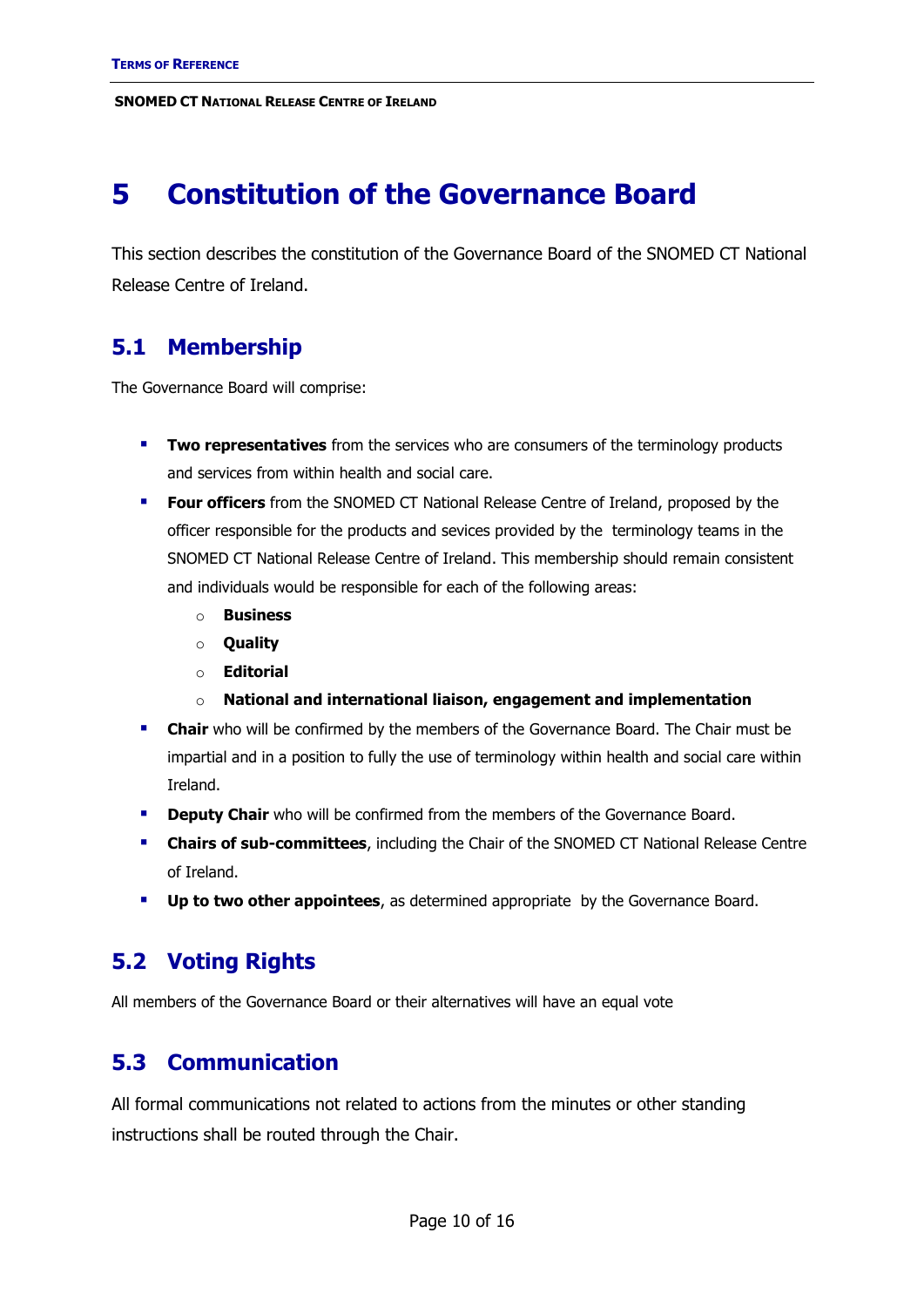All responses to communications to Governance Board on actions related to the minutes or standing instructions should be routinely sent to all Governance Board members.

Decisions on items raised outside the formal business meetings should be recorded as an addendum to the official minutes at the next meeting.

Any additional communications to Governance Board members should clearly state in what capacity that communication is issues – for example, whether the response should be as a member of the Governance Board or as a formal representation of a country view. Standard templates will be used for agenda, minutes, action log and reports.

### <span id="page-10-0"></span>**5.4 Meeting occurrence**

The Chair of the Governance Board of the SNOMED CT National Release Centre of Ireland will ensure that, except in cases of urgency, that all members receive a **minimum of 6 weeks prior written notice** of Governance Board meetings.

Additionally:

- Meetings should be arranged annually in advance.
- Meetings should take place at least four times per year, with two of these meetings to be scheduled for the week before the six-monthly SNOMED International business meetings.

Extraordinary meetings may take place when requested by two members of the Governance Board or as frequently as the Chair of the Governance Board consides appropriate.

### <span id="page-10-1"></span>**5.5 Quorum**

The quorum of the Governance Board will be when half of its members are present at the meeting, either physically or virtually.

### <span id="page-10-2"></span>**5.6 Pre-meeting preparation**

The Chair and an executive officer will agree the agenda such that it may be sent out **one week in the advance of the meeting**.

On receipt of papers, if they have not done so previously, Governance Board members should notify the secretariat and the Chair, if they are unable to attend and whether they intend to send an alternate.

Members wishing to attend virtually should confirm this to the secretariat.

Members are invited to send written comments on the papers to the secretariat for onward circulation to other Governance Board members.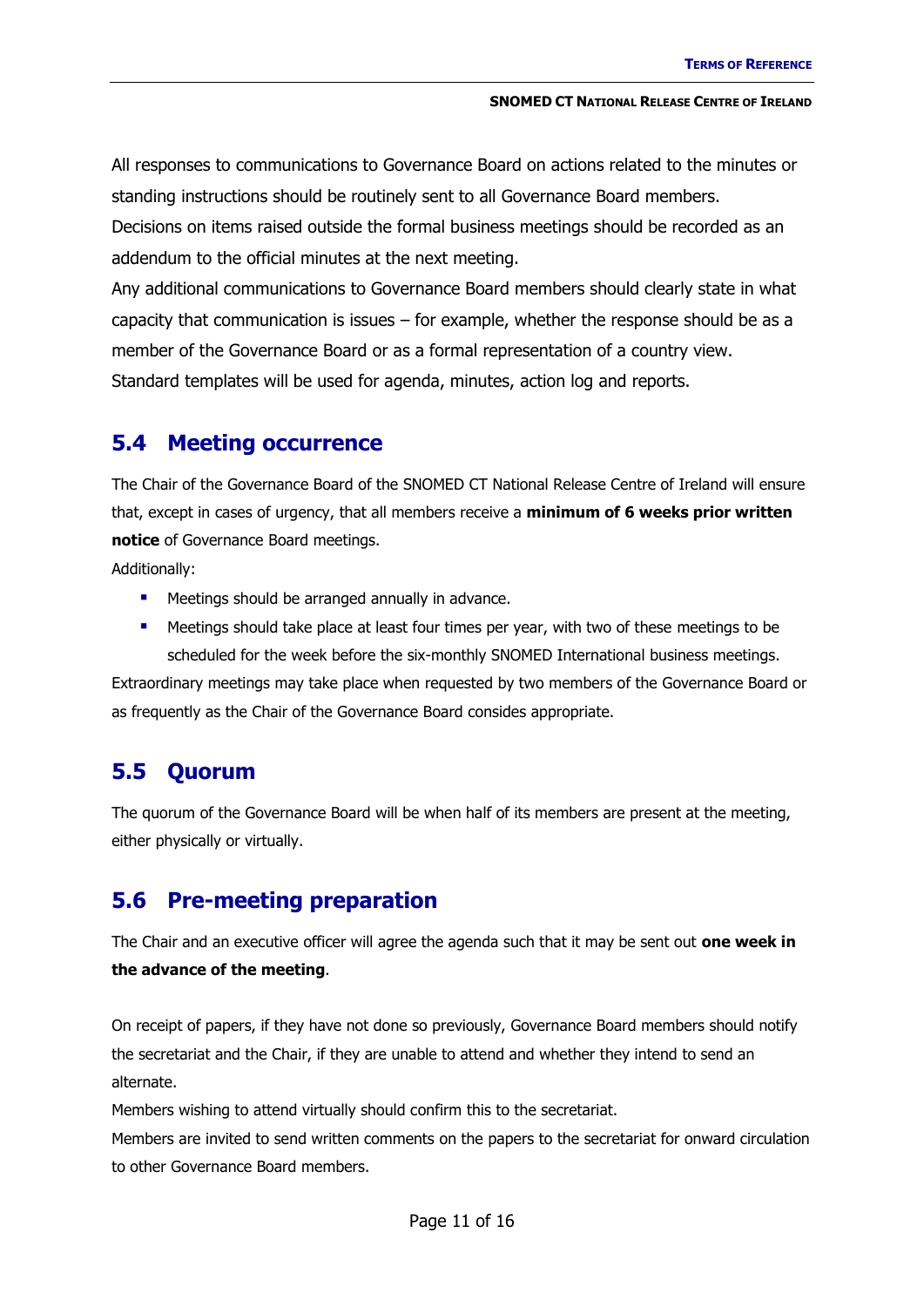### <span id="page-11-0"></span>**5.7 Standing agenda items**

The Chair will ensure that all aspects of the Governance Board's responsibilities are considered when determining meeting content. Reports from any persons not present at the meeting may be submitted in writing in advance and considered by the Governance Board.

Agenda items will routinely include:

- Conflicts of Interest
- Agreement of the proposed agenda\*
- Items for decision
- **ILED** Items for interest
- **•** (\*Any other business, if agreed above)

### <span id="page-11-1"></span>**5.8 Conflicts of Interest**

Each member will be obligaged to disclose fully and fairly through the Chair of the Governance Board any real or potential conflict of interest such participant has, or may have, with respect to any matter or item being considered, discussed, or addressed by the Governance Board.

### <span id="page-11-2"></span>**5.9 Voting**

If required, business transacted by the Governance Board shall be determined by a simple majority of the votes cast at a meeting at which there is a quorum.

Where the Chair has a dual role, they may vote in their Governance Board member role and separately have a casting vote in a situation where there is a tie in the voting.

All other full or alternate members shall have one vote on each item or resolution presented and voted upon by the participants at a meeting. The sequence of voting will be:

- $\blacksquare$  Those in favour
- **Those against**
- **Those abstaining**

The result of any vote will be recorded and published in the meeting minutes.

### <span id="page-11-3"></span>**5.10 Record of Governance Board meetings**

The Chair of the Governance Board of the SNOMED CT National Release Centre of Ireland, with support form the secretariat, will ensure that:

**Formal minutes are recorded, circulated to Governance Board members in draft within two** weeks of the meeting. The minutes will be discussed, amended as necessary, agreed at the next meeting of the Governance Board and signed off by the Chair.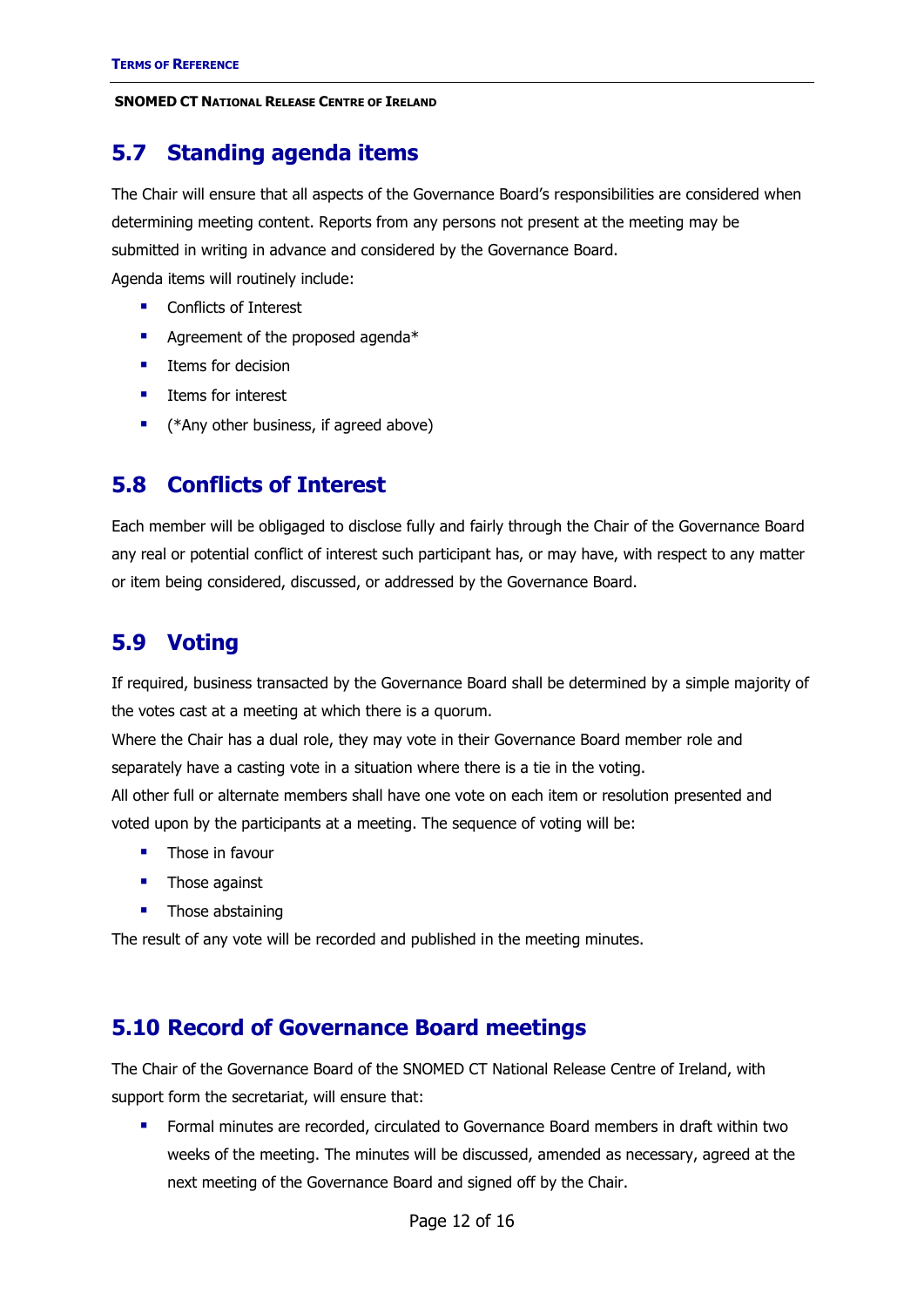- **The minutes contain a record of all members present either physically or by alternative** means.
- **The minutes contain a record of any votes which have taken place and their outcome. Any** member who does not agree to a resolution at the time it is made by the Governance Board is entitled to have their dissenting views recorded in the minutes.
- A formal record of actions is agreed and progress against the actions is maintained.
- A formal record of process agreements is maintained.
- Documentation related to the business of the Governance Board is published on the SNOMED CT National Release Centre of Ireland Website, except those parts of the minutes that include information or materials that are of a confidential nature.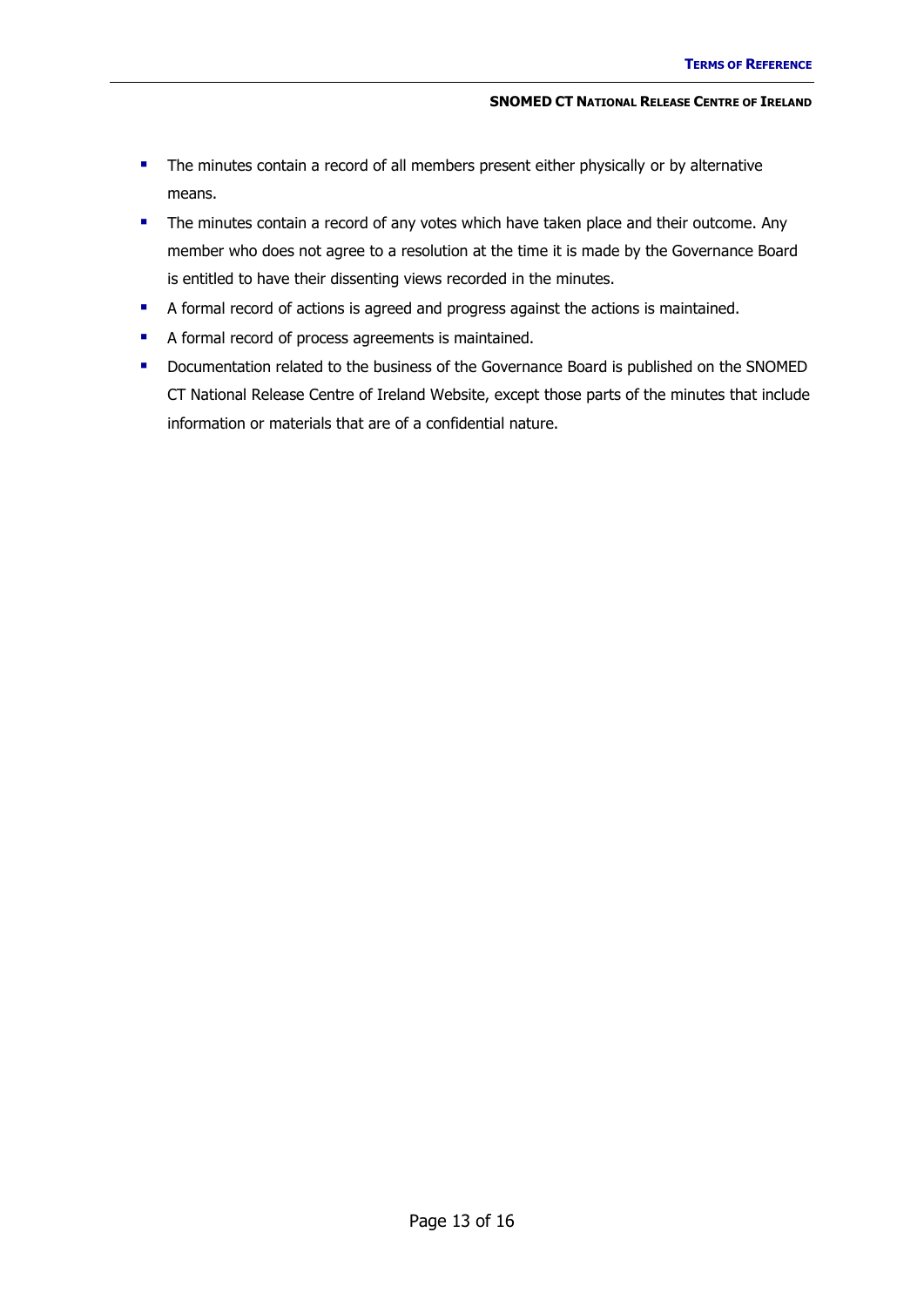## <span id="page-13-0"></span>**6 Full Responsibilities of the Governance Board**

The SNOMED CT National Release Centre of Ireland provides products and services to support the release of SNOMED CT in Ireland. It shall:

- **Develop, maintain, license and distribute the Irish release of SNOMED CT.**
- **Provide the necessary advice and consultancy to support the adoption and implementation of** all its products.
- Maintain the necessary infrastructure to support maintenance of SNOMED CT National Release Centre of Ireland terminology products.
- Specify, commission and/or directly provide the services necessary for undertaking and/or supporting the development and maintenance of SNOMED CT National Release Centre of Ireland terminology products.
- Manage its operations in accordance with the Purpose, Objects and Principles of SNOMED International.
- **Ensure the availability of the SNOMED CT National Release Centre of Ireland terminology** releases to customers by managing its ongoing maintenance and distribution of regular national releases.
- **II.** In line with obligations to Cominssioners, SNOMED International and Irish health and social care, recommend a release schedule for SNOMED CT releases in Ireland.
- Produce, manage and share all documentation as required by health and social care bodies and SNOMED International, in line with specific stated requirements detailed in SNOMED International Articles, regulations and agreed policies and procedures.
- **Provide up-to-date documentation of SNOMED CT National Release Centre of Ireland** terminology products in line with specific products and procedures.
- Arrange and support meetings of experts through SNOMED CT National Release Centre of Ireland standing committees and working groups – for example, the implementation forum.
- Ensure the mechanisms are in place to govern the content of SNOMED CT National Release Centre of Ireland terminology products in the form of an Editorial Committee.
- **Provide a public Website on which current activities, documents, products and processes are** published.
- **Take any action required to protect the rights, assets and property of Irish national and** international Standard development organisation in relation to their terminology products, trademarks and any other of their intellectual property.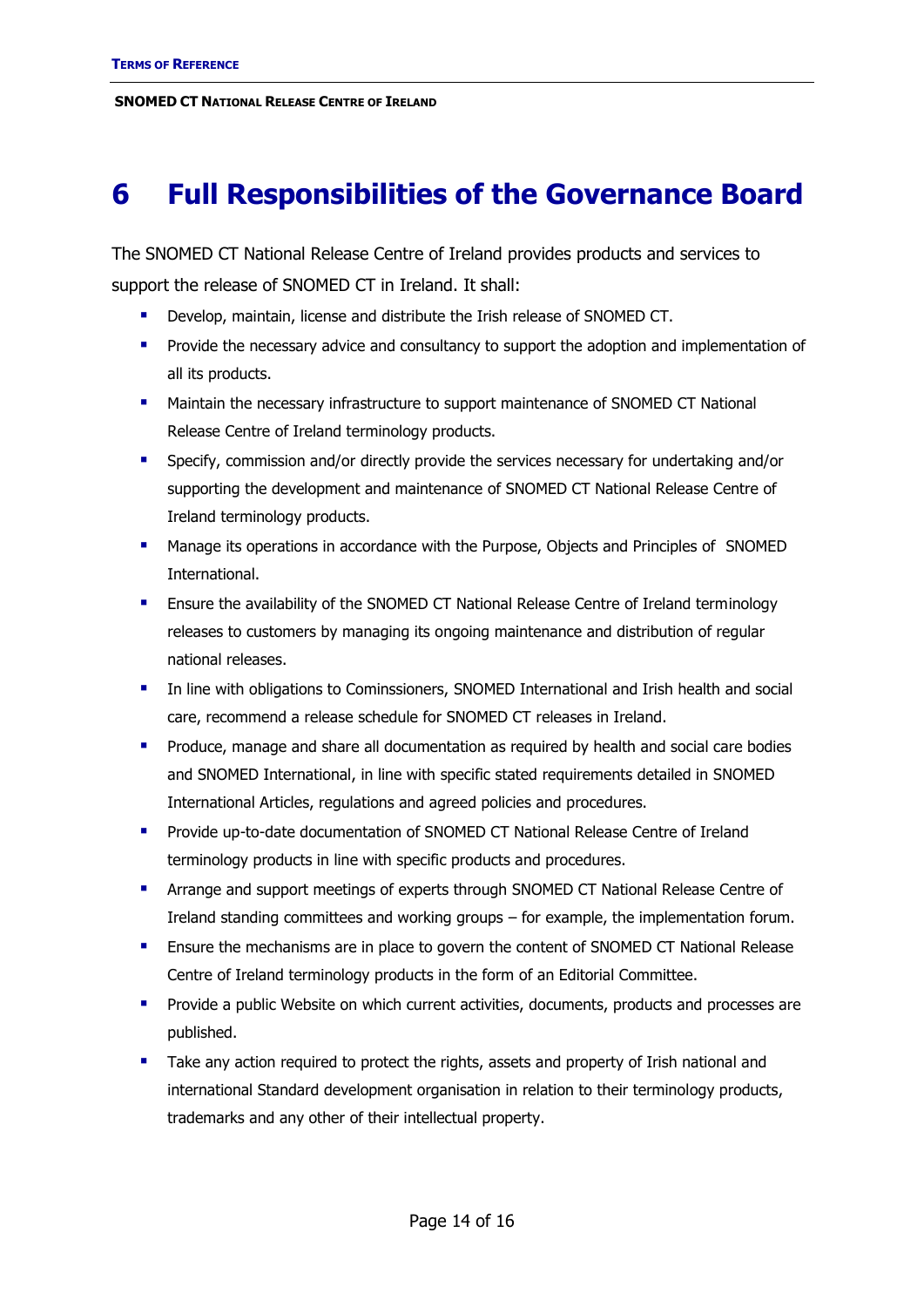- Act as the primary point of the liaison with SNOMED International and other members and Irish Affiliates with regard to all aspects of the management of the International Release of SNOMED CT in Ireland.
- **Provide a secure, online collaboration facility to support any national standing committee and** working group activities and development of the SNOMED CT National Release Centre of Ireland terminology products – for example, for the Editorial Committee and Implementation Forum.
- **Ensure an effective mechanism is in place to track licensees of its products in Ireland, which** allows access to other national and international Standards development organisation and governing bodies, where this is required.